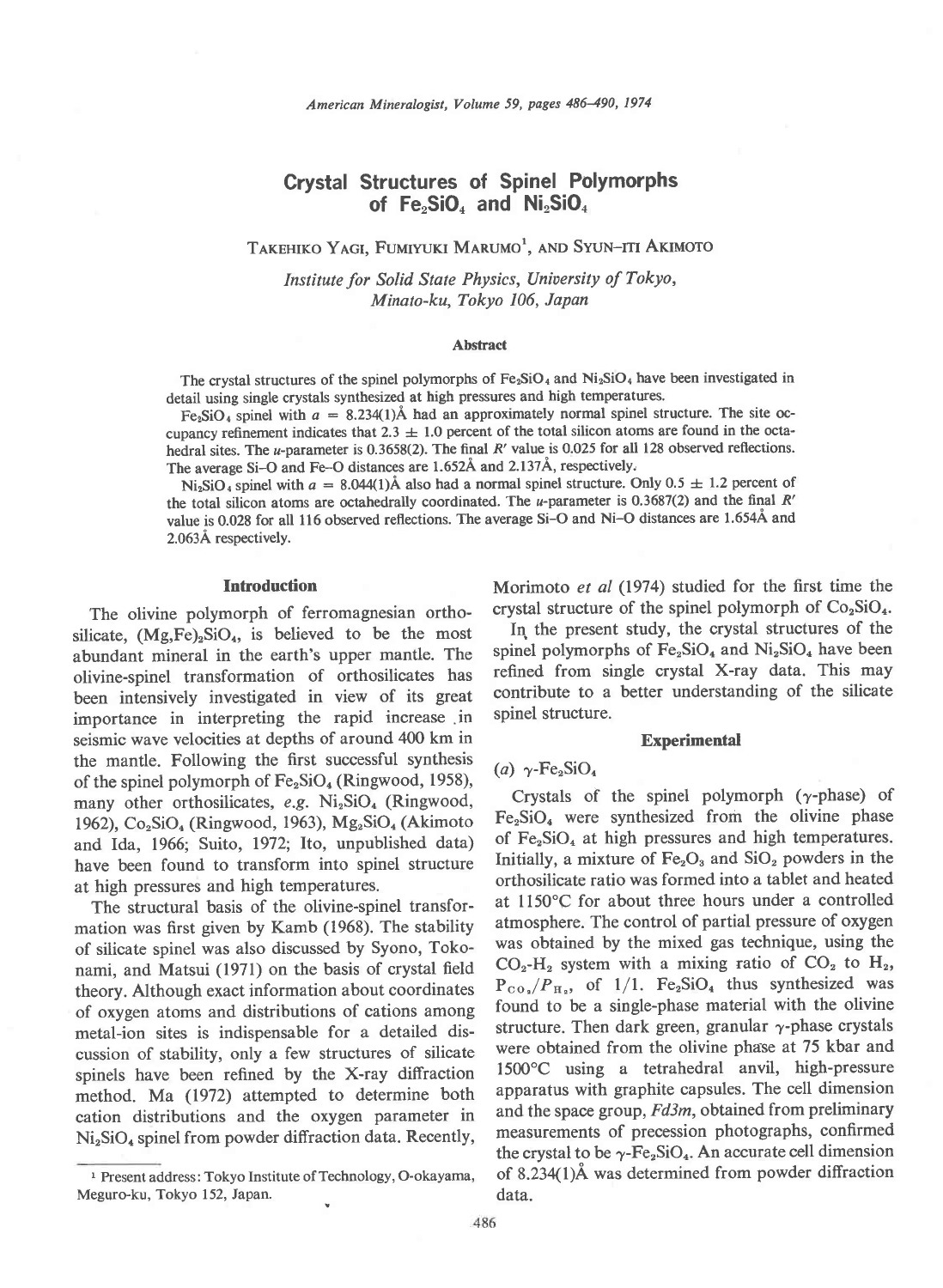A nearly spherical crystal (0.18 mm in diameter) was used for the intensity collection. Diffraction intensities were measured by the  $\omega$ -scan technique with a RIGAKU automatic four-circle diffractometer using  $M\alpha$  radiation which was monochromatized with a graphite plate, up to  $2\theta = 90^{\circ}$ . The scanning speed was  $2^{\circ}/\text{min}$ , and scanning was repeated up to three times when the standard deviation of a structure amplitude due to the counting statistics,  $\sigma(|F|)$ , was larger than 2 percent of the amplitude  $(|F|)$ . The scanning width was  $2.5^{\circ}$  for all reflections. The o-scan technique was employed because of the rather broad diffraction width. The intensities were corrected for Lorentz, polarization, and absorption factors assuming a sphere of 0.18 mm in diameter for the crystal shape. Extinction corrections were made in the course of refinement. In total, 150 independent reflections were measured, among which 22 had zero intensity. The remaining 128 reflections were used for the structure refinement.

(b)  $\gamma$ -Ni<sub>2</sub>SiO<sub>4</sub>

Starting materials used to synthesize  $\gamma$ -Ni<sub>2</sub>SiO<sub>4</sub> crystals were a mixture of silicic acid and NiO. NiO was obtained by heating nickel nitrate at 500°C. Crystals of the spinel polymorph of  $Ni<sub>2</sub>SiO<sub>4</sub>$  were synthesized at 55 kbar and 1400°C using these starting materials and the tetrahedral anvil press. Nickel capsules and a graphite heater were used for the high-pressure and high-temperature experiments. The crystals obtained were finer grained than the  $\gamma$ -Fe<sub>2</sub>SiO<sub>4</sub> crystals and were green in color. The cell dimension which was determined from the  $2\theta$  angles of seven reflections measured on a four-circle diffractometer was 8.044(l) A.

Intensities were collected and converted into structure amplitudes in a manner similar to that described for the previous experiment with  $\gamma$ -Fe<sub>2</sub>SiO<sub>4</sub>. The following are the main differences in data collection. (l) The size of the crystal used is 0.08 mm in diameter. (2) The  $\omega - 2\theta$  scan technique was adopted, and the scanning width was determined according to the formula,  $1.4^{\circ} + 0.6^{\circ} \times \tan \theta$ . In all, 127 reflections were measured, of which 11 reflections have zero intensity. The remaining 116 reflections were used in the structure refinement.

### Structure Refinement

Structural refinements of  $\gamma$ -Fe<sub>2</sub>SiO<sub>4</sub> and  $\gamma$ -Ni<sub>2</sub>SiO<sub>4</sub> were calculated using a local version of a full-matrix least-squares program LrNus (Coppens and Hamilton,

1970). The first stage of the program refined for each crystal the so-called  $u$ -parameter (the positional parameter of oxygen atoms), individual anisotropic temperature factors, and the scale factor assuming a normal spinel structure. The R' value ( $[(\Sigma \mid |F_{o}]$  - $|F_c|^2/2 [F_o]^2]^{1/2}$  was reduced to 0.037 for  $\gamma$ -Fe<sub>2</sub>SiO<sub>4</sub>, while the value remained at 0.093 for  $\gamma$ -Ni<sub>2</sub>SiO<sub>4</sub>. Then, the isotropic extinction parameter was introduced into the calculation, yielding  $R'$  values of 0.026 and 0.028 for  $\gamma$ -Fe<sub>2</sub>SiO<sub>4</sub> and  $\gamma$ -Ni<sub>2</sub>SiO<sub>4</sub> respectively. The rather small extinction effect observed in the  $\gamma$ -Fe<sub>2</sub>SiO<sub>4</sub> crystal agrees with the broader reflection width.

The cation distributions over the tetrahedral and octahedral sites were examined by changing the population parameter,  $\alpha$ , in the expression  $(M_{2-\alpha},$  $Si_{\alpha}$ ) $(Si_{1-\alpha}, M_{\alpha})O_4$ , where *M* stands for Fe or Ni. The least squares refinements initiated with  $\alpha = 0$ converged to  $\alpha = 0.023(10)$  for  $\gamma$ -Fe<sub>2</sub>SiO<sub>4</sub> and to  $\alpha$  = 0.005(12) for  $\gamma$ -Ni<sub>2</sub>SiO<sub>4</sub>, giving R' values of 0.025 and 0.028 for the respective crystals. Since  $\alpha$ shifted very little from the value of the ideally normal spinel structure in both crystals, it was uncertain if the refinements converged to real minima, or if they stopped at subsidiary ones near the initial  $\alpha$ -value. To check this, each structure was refined at several fixed  $\alpha$ -values and the R' values compared. The result is shown in Figure 1. Clearly, the  $\alpha$ -value obtained with the least-squares procedure gives the best fit between observed and calculated structure amplitude in both crystals.

In the above refinements, the atomic scattering factors of Fe<sup>2+</sup>, Ni<sup>2+</sup>, and Si<sup>4+</sup> were taken from International Tables for X-ray Crystallography, Vol. 3 (1962). The values used for  $O^{2-}$  were those given by Tokonami (1965). Unit weight was assigned for all the reflections in the least squares calculations. The final parameters are listed in Table 1, and the observed and calculated structure amplitudes are compared in Table 2.

#### **Discussion**

In both crystals, the  $u$ -parameter is markedly smaller than 0.375, corresponding to the ideal closestpacked arrangement of oxygen ions and contrary to ordinary normal spinels. This particular property of silicate spinels was first suggested by Kamb (1968) and recently confirmed experimentally by Ma (1972) in  $\gamma$ -Ni<sub>2</sub>SiO<sub>4</sub> and by Morimoto et al (1974) in  $\gamma$ - $Co<sub>2</sub>SiO<sub>4</sub>$ . Kamb calculated the value of 0.365 for the u-parameter of  $\gamma$ -Fe<sub>2</sub>SiO<sub>4</sub> from the cell constant by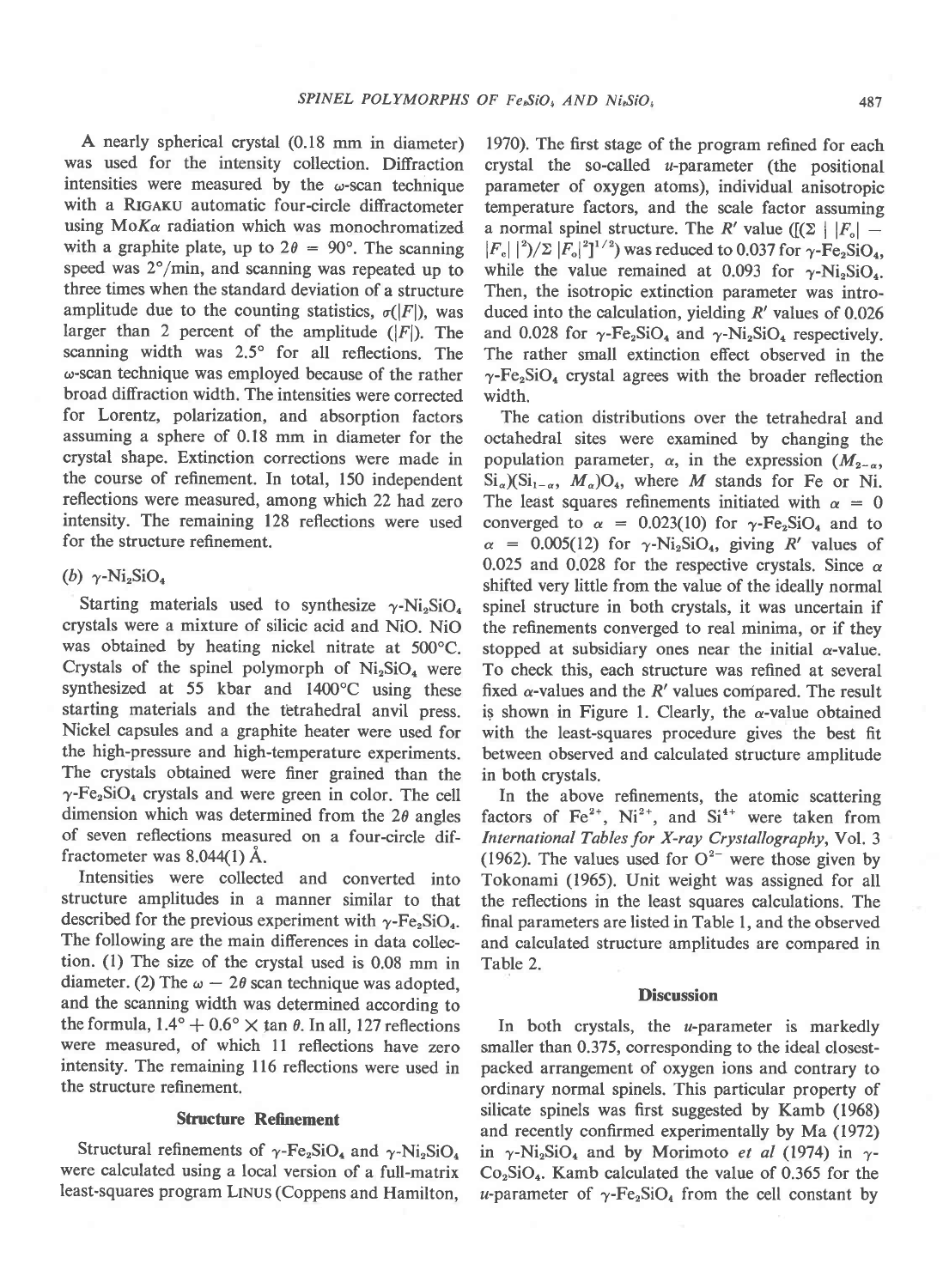

FIG. 1.  $R'$  factors are plotted against population parameters,  $\alpha$ , in the expression  $(M_{2-\alpha}, \text{Si}_{\alpha})(\text{Si}_{1-\alpha}, M_{\alpha})\text{O}_4$ , where M stands for Fe or Ni. Solid square and open square are the results of least-squares calculations for  $Fe<sub>2</sub>SiO<sub>4</sub>$  and  $Ni<sub>2</sub>SiO<sub>4</sub>$ , respectively.

assuming the Si-O distance to be 1.634 A, the same as in the olivine form. The  $u$ -parameter is in surprisingly good agreement with the experimental one of 0.3658(2) obtained in this study. The small discrepancy is due to a slight expansion of  $SiO<sub>4</sub>$  tetrahedra in the spinel form. The *u*-parameter of  $\gamma$ -Ni<sub>2</sub>SiO<sub>4</sub> is 0.3687(2) and is a little larger than the value, 0.367(3), determined by Ma (1972) from powder diffraction data.

In Figure 2 the *u*-parameters of three silicate spinels,  $\gamma$ -Fe<sub>2</sub>SiO<sub>4</sub>,  $\gamma$ -Co<sub>2</sub>SiO<sub>4</sub>, and  $\gamma$ -Ni<sub>2</sub>SiO<sub>4</sub> are plotted

against cell dimensions. As seen from Figure 2, the u-parameter decreases with increasing cell dimension. Since Si-O distances are more or less the same in these silicate spinels, the observed correlation suggests that the  $u$ -parameter and cell dimension change significantly with octahedral metal-oxygen distance in silicate spinels. We can deduce the value of the  $u$ parameter of  $\gamma$ -Mg<sub>2</sub>SiO<sub>4</sub> to be approximately 0.368 by interpolation.

Interatomic distances and angles in  $\gamma$ -Fe<sub>2</sub>SiO<sub>4</sub> and  $\gamma$ -Ni<sub>2</sub>SiO<sub>4</sub> are listed in Table 3. As a result of the small *u*-parameters, the shared edges of  $FeO<sub>6</sub>$  and  $NiO<sub>6</sub>$  octahedra are remarkably longer than the unshared ones. As pointed out by Kamb (1968), this does not satisfy Pauling's rule for edge sharing by coordination polyhedra, and this could be a reason why silicate spinels are unstable at atmospheric pressure. The Si-O distances of  $SiO<sub>4</sub>$  tetrahedra are 1.654 Å and 1.652 Å in  $\gamma$ -Fe<sub>2</sub>SiO<sub>4</sub> and  $\gamma$ -Ni<sub>2</sub>SiO<sub>4</sub> respectively, and are slightly longer than the value 1.646 Å reported for  $\gamma$ -Co<sub>2</sub>SiO<sub>4</sub> by Morimoto *et al* (1974). Under high pressures, it is likely that the Si-O distance remains almost unchanged while the M-O distance decreases more easily. Consequently, the u-parameter increases gradually, and under very high pressures the spinel structure becomes stable. However, we cannot account for the differences of the silicate olivine-spinel transition pressures in this manner alone. The transition pressures at 1000"C from olivine to spinel increase in the sequence

| $Y-Fe_2SiO_A$                              |                               |                               |             |                                     |           |                     |                     |                                                                           |                         |              |
|--------------------------------------------|-------------------------------|-------------------------------|-------------|-------------------------------------|-----------|---------------------|---------------------|---------------------------------------------------------------------------|-------------------------|--------------|
|                                            |                               | $G = 0.049(5) \times 10^{4}$  |             |                                     |           |                     |                     |                                                                           |                         |              |
| M                                          | Fe $0.989(5)$<br>Si 0.011     | 5/8                           | 5/8         | 5/8                                 | 0.0015(1) |                     | 0.0015(1) 0.0015(1) |                                                                           | $-0.0001(1) -0.0001(1)$ | $-0.0001(1)$ |
| $\mathbf T$                                | 0.023<br>Fe<br>Si 0.977       | $\circ$                       | $\mathbf 0$ | $\mathbb O$                         | 0.0010(1) | 0.0010(1)           | 0.0010(1)           | 0                                                                         | 0                       | 0            |
| $\circ$                                    |                               | 0, 3658(2)                    | 0.3658(2)   |                                     |           |                     |                     | $0.3658(2)$ $0.0015(1)$ $0.0015(1)$ $0.0015(1)$ $-0.0001(1)$ $-0.0001(1)$ |                         | $-0.0001(1)$ |
| $\gamma$ -Ni <sub>2</sub> SiO <sub>4</sub> |                               | $G = 0.925(59) \times 10^{4}$ |             |                                     |           |                     |                     |                                                                           |                         |              |
| M                                          | 0.990(6)<br>Ni<br>Si<br>0.010 | 5/8                           | 5/8         | 5/8                                 | 0.0013(1) |                     | 0.0013(1) 0.0013(1) | $-0.0003(1)$                                                              | $-0.0003(1)$            | $-0.0003(1)$ |
| T                                          | 0.005<br>Νi<br>Si 0.995       | 0                             | $\mathbf 0$ | $\circ$                             | 0.0011(2) | 0.0011(2)           | 0.0011(2)           | 0                                                                         | 0                       | $\mathbf 0$  |
| $\circ$                                    |                               | 0, 3687(2)                    |             | $0.3687(2)$ $0.3687(2)$ $0.0014(1)$ |           | 0.0014(1) 0.0014(1) |                     | 0.0005(3)                                                                 | 0.0005(3)               | 0.0005(3)    |

TABLE 1. Final Atomic Coordinates, Anisotropic Temperature Factors, and Extinction Parameter in  $\gamma$ -Fe<sub>2</sub>SiO<sub>4</sub> and  $\gamma$ -Ni<sub>2</sub>SiO<sub>4</sub>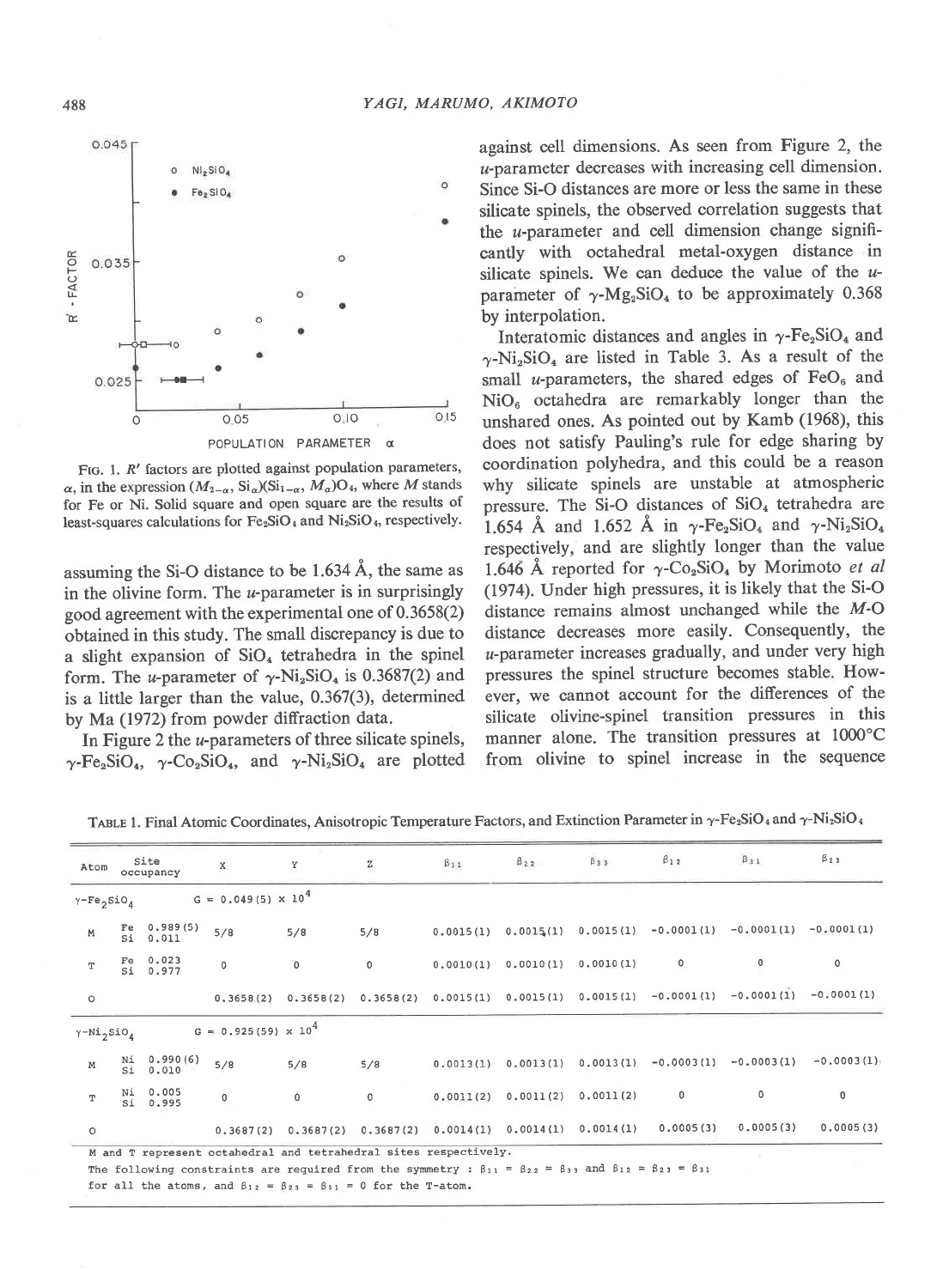TABLE 2. Observed and Calculated Structure Factors

(a)  $\gamma$ -Fe<sub>2</sub>SiO<sub>4</sub>

| $\mathcal{H}$  | к                       | L                        | Fo        | Fc     | н                        | к                   | L                       | Fo             | Fc        | H                       | к                       | L              | Fo        | Fc                 |
|----------------|-------------------------|--------------------------|-----------|--------|--------------------------|---------------------|-------------------------|----------------|-----------|-------------------------|-------------------------|----------------|-----------|--------------------|
| $\circ$        | a                       | 4                        | 381.88    | 384.22 | $\mathbf{1}$             | .9                  | 13                      | 38.16          | 36.24     | з                       | 9                       | 9              | 56.46     | 55.37              |
| ö              | a                       | 8                        | 282.61    | 287.22 | ī.                       | 11                  | 11                      | 40.54          | 40.19     | $\overline{\mathbf{3}}$ | $\mathbf{9}$            | 11             | 33.10     | 32.13              |
| $\frac{1}{2}$  | ā                       | 12                       | 110.63    | 113.50 | ż.                       | z                   | $\mathbf{z}$            | 139.08         | 133.97    | э                       | 9                       | 13             | 15.90     | 14.25              |
|                | ŭ                       | 16                       | 108.58    | 113.39 | ž                        | ž                   | 4                       | $64 - 63$      | 65.91     | з                       | 11                      | $_{11}$        | 69.81     | 68.42              |
| ã              | $\overline{\mathbf{z}}$ | $\overline{z}$           | 79.65     | 80.16  | ž                        | $\mathbf{2}$        | 6                       | 130.17         | 130,30    |                         | 4                       | $\ddot{ }$     | 227.71    | 226, 12            |
| ö              | $\overline{\mathbf{z}}$ | 6                        | 51.28     | 55.94  | ž                        | 2                   | Ä                       | 45.84          | 47.53     |                         | 4                       | 6              | 7.29      | 3.45               |
|                | z                       | 10                       | 40.27     | 40.87  | ż                        | 2                   | 10                      | 90.00          | 91.24     |                         | $\ddot{a}$              | 8              | 228.84    | 225.43             |
|                | $\overline{z}$          | 14                       | 20.76     | 20,24  | 2                        | 2                   | 12                      | 28.29          | 28.58     |                         | $\ddot{a}$              | 12             | 101.21    | 100.08             |
| <b>DDD</b>     |                         | 4                        | 408,19    | 408.12 | ä                        |                     | 14                      | 63.70          | 66.11     |                         | 6                       | 6              | 36.28     | 36.44              |
|                |                         | B                        | 163.86    | 164.93 | ž                        | $\frac{2}{2}$       | 16                      | 17.44          | 17.78     |                         | 6                       | 10             | 35.50     | 35.57              |
| 00             |                         | 12                       | 160.01    | 161.58 | ž                        |                     | 4                       | 6.57           | 5.51      |                         | 6                       | 14             | 11.70     | $12 - 12$          |
|                |                         | 6                        | 52.69     | 53.42  | ž                        |                     | 6                       | 52.91          | 55.09     |                         | 8                       | 8              | 115.37    | 113.91             |
| ö              | 6                       | 10                       | 26,05     | 24.27  | ĩ                        |                     | 78                      | 7.68           | 6.23      |                         | ₿                       | 10             | $8 - 05$  | 3.47               |
| ö              | ĸ                       | 14                       | 26.89     | 27,03  |                          |                     | 10                      | 31,30          | 31.97     |                         | $\theta$                | 12             | 128.14    |                    |
| ö              | $\mathbf{r}$            | $\theta$                 | 191.41    | 187.79 | ž                        |                     | 14                      | 24.12          | 23.72     | 5                       | 5                       | 5              | 89.65     | 126.94             |
| ö              | 8                       | 12                       | 91,44     | 90.19  | $\overline{2}$           |                     | 6                       | 105.95         | 107.85    | $\overline{5}$          | 5                       | $\overline{7}$ | 38.86     | 88.28<br>$39 - 14$ |
| ö              | 10                      | 10                       | 32.12     | 32,28  | ž                        |                     | 18                      | 37.24          | 36.45     | з                       | $\overline{\mathbf{5}}$ | 9              | 14.53     |                    |
| $\mathbf{I}$ : | $\mathbf{1}$            | ı                        | 103,45    | 102.84 | ž                        | ä                   | 30                      | 78.96          | $79 - 72$ | š                       | 5                       | 11             | 70.51     | 14.52              |
| 1              | $\mathbf{1}$            | 3                        | 227, 33   | 219.59 | $\overline{\mathbf{z}}$  | ö.                  | 12                      | 26.53          | 25.63     |                         | 5                       | 13             |           | 71.69              |
| î              | $\mathbf 1$             | 5                        | 151.37    | 150.77 | ż                        | $\ddot{\mathbf{5}}$ | 14                      | 60.77          | 61.22     |                         | $\overline{7}$          | $\overline{7}$ | $40 - 17$ | 39.02              |
| 1              |                         | $\overline{z}$           | 73.57     | 72.64  | z                        | B                   | $\mathbf{u}$            | 11.12          | $9 - 29$  | un bi bir               | $\overline{z}$          | 9              | 95.94     | 94.44              |
|                | ì                       | 9                        | 30.00     | 29,13  | $\overline{2}$           | ä                   | 10                      | 29,03          | 28.56     | 5                       | $\overline{7}$          |                | 67.23     | 67.79              |
| ī              | $\cdot$ 1               | 11                       | 96.87     | 96.44  | $\overline{a}$           | ň                   | 12                      | 11:11          | 10.30     | 5                       | $\overline{7}$          | 11             | 39.94     | 39.59              |
|                | 1                       | 13                       | 53.37     | 53.75  | ż                        | á                   | 14                      | $15 - 72$      | 15.61     | 3                       | 9                       | 13             | 18.91     | 20.09              |
| $\frac{1}{1}$  | ï                       | 15                       | $38 - 83$ | 38.75  | $\mathbf{z}$             | 10                  | 10                      | 67.54          | 65.63     | 5                       |                         | 9              | 43.87     | 43.49              |
|                |                         | 3                        | 107.51    | 113.75 | $\mathbf{z}$             | 10                  | 12                      | 18.37          | 17.37     |                         | 9                       | 11             | 25.94     | 27.R6              |
| $\frac{1}{1}$  | $\frac{3}{3}$           | 5                        | 61.77     | 64.79  | $\mathbf{I}$             | 13                  | $\overline{\mathbf{3}}$ | 208.40         | 205.16    | 5                       | 11                      | 11             | 61.16     | 5P.93              |
| ĩ              | ڏ                       | $\overline{\phantom{a}}$ | 141.57    | 146.17 | э                        | 5                   | s                       | 147.37         | 150.02    | 6                       | G                       | 6              | 90.20     | 91.01              |
| ı              |                         | 9                        | 90.09     | 91.61  | 3                        | a                   | $\overline{\mathbf{z}}$ | 75.54          |           | ś                       | 6                       | 8              | 34.70     | $35 - 49$          |
|                |                         | 11                       | 49.41     | 50.55  | ä                        |                     |                         |                | 74.69     | Ğ.                      | 6                       | 10             | 72.93     | $71 - 56$          |
| $\mathbf{1}$   | is is is                | 13                       | 19.09     | 20.52  | $\overline{3}$           | in to tal to        | Э<br>11                 | 36,46<br>96.17 | 36.88     | g,                      | 6                       | 12             | 19.25     | 18.62              |
| ı              |                         | 15                       | 65.37     | 67.71  | $\overline{\mathbf{3}}$  |                     |                         |                | 96.72     | 6                       | 6                       | 14             | 56.67     | 57.08              |
| n.             | š                       | 5                        | 37,32     | 36.53  | 3                        |                     | 13                      | 58.61          | 57.02     | £                       | $\mathbf{B}$            | 10             | $20 - 33$ | $17 - 64$          |
|                |                         | $\overline{\phantom{a}}$ | 116.75    | 116.30 | $\overline{\phantom{a}}$ |                     | 15                      | 40.89          | 41.46     | $\overline{\mathbf{6}}$ | 10                      | 10             | 61.73     | 60.80              |
|                | un un un cin            | $\overline{9}$           | 72,55     |        |                          | ś                   | $\overline{5}$          | 114.09         | 115.32    | ÿ.                      | $\overline{7}$          | $\overline{7}$ | 56.10     | 55.12              |
| í              |                         | 11                       | 40.84     | 73.01  | 3                        | 5<br>5              | $\overline{7}$          | 54.18          | 53.72     | $\gamma$                | $\overline{z}$          | 9              | 36.56     | 33.81              |
| 1              |                         | 15                       |           | 40.61  | 3                        |                     | ğ                       | 26,20          | 25.74     | 9                       | $\overline{7}$          | 11             | 76.59     | 76.28              |
|                | ÷                       |                          | 58.60     | 60.35  | $\rightarrow$            |                     | 11                      | 82.58          | 82.31     | 7                       | $\overline{7}$          | 13             | 46.90     | 48.09              |
| ī              | Ÿ                       | 7                        | 60.69     | 58.50  | 3                        | in un in            | 13                      | 49.77          | 48.73     | $\overline{J}$          | 9                       | 9              | 22.58     | 22.03              |
|                | ä                       | 9                        | 33.13     | 33.05  | э                        |                     | 15                      | 34.74          | 34.83     | 7                       | 9                       | 11             | 58.25     | 56.63              |
|                | ŋ                       | 11                       | 85.02     | 83.50  | $\mathbf{1}$             | 7                   | $\rightarrow$           | 113.93         | 113.98    | g                       | 8                       | 8              | 143.35    | 142.71             |
|                |                         | 13                       | 50.82     | 51.99  | з                        | $\overline{7}$      | $-9$                    | 79.07          | 78.84     | B                       | 10                      | 10             | 24.96     | 24.58              |
|                | 9                       | 9                        | 13.88     | 14,36  | э                        | $\frac{7}{7}$       | 11                      | 49.71          | 49.11     | ig.                     | 9                       | 9              | 7.71      | 7.47               |
|                | ġ                       | 11                       | 62.05     | 62.89  | ı                        |                     | 13                      | 24.26          | 23.89     |                         |                         |                |           |                    |

(b)  $\gamma$ -Ni<sub>2</sub>SiO<sub>4</sub>

| Ħ                              | ĸ             | L                        | Fo         | $_{\rm{Fc}}$ | н                       | к               | L                       | Fo        | Fc.             | H                | K                        | r                        | Fo     | Fc        |
|--------------------------------|---------------|--------------------------|------------|--------------|-------------------------|-----------------|-------------------------|-----------|-----------------|------------------|--------------------------|--------------------------|--------|-----------|
| o                              | $\Omega$      | $\ddot{\phantom{a}}$     | 421.01     | 416.34       | ı                       | 11              | 11                      | 43.62     | 45.24           | ۹                | 8                        | 8                        | 137.10 | 131.83    |
| ö                              | ö             | 8                        | 302.21     | 308.93       | 2                       | 2               | 2                       | 167.14    | 167.17          | ä                | 8                        | 12                       | 139.88 | 140.01    |
| $\frac{0}{0}$                  | ä             | 12                       | 127.72     | 131.51       | ä                       | 2               | 4                       | 63.62     | 65.07           | 4                | 10                       | 10                       | 18.47  | 16.41     |
|                                | ö             | 16                       | 126,28     | 130.65       |                         |                 | 6                       | 151.24    | 152.75          |                  |                          | 5                        | 103,57 | 102.44    |
|                                |               | $\overline{\mathbf{z}}$  | 81.54      | 76.98        |                         | $\frac{2}{2}$   | ₿                       | 45.74     | 45.53           |                  | $\frac{5}{5}$            | $\overline{\phantom{a}}$ | 48.74  | 49.62     |
|                                |               | 6                        | 54.35      | 56.23        |                         |                 | 10                      | 99.01     | 101.69          |                  |                          | 9                        | 28.97  | $26 - 29$ |
|                                |               | 10                       | 37.62      | 37,68        |                         |                 | 12                      | 28.59     | 27.41           |                  |                          | $11\,$                   | 74.21  | 75.77     |
|                                |               | 14                       | 21.77      | 20.50        |                         | <b>N. S. 24</b> | 14                      | 68,30     | 69.15           | un un un un      | ut ut ut                 | 13                       | 47.93  | 45.47     |
|                                | 4 N N N N     | $\blacktriangleleft$     | 437.72     | 434.51       | <b>NNMMMM</b>           | 4               | $\ddot{a}$              | 12.16     | 4.18            |                  |                          | $\scriptstyle\rm 7$      | 99.23  | 97.69     |
|                                | ä             | 8                        | 187.99     | 186.65       |                         | 4               | 6                       | 51.70     | 51.87           | 0 10 10 10 10 10 | $\frac{1}{7}$            | 9                        | 73.96  | 74.27     |
|                                | à             | 12                       | 174.69     | 176.46       |                         | 4               | 10                      | 31.83     | 31.97           |                  |                          |                          |        |           |
|                                | 6             | 6                        | 47.57      | 47.94        |                         | 4               | 14                      | 19.43     |                 |                  | $\frac{7}{7}$            | 11                       | 44.96  | 42.82     |
|                                |               | 10                       | 28.24      | 27.10        | As its life for the lot | 6               | 6                       | 124.52    | 21.26<br>122.01 |                  | 9                        | 13                       | 26.73  | 31.29     |
|                                | 6<br>6        | 14                       | 22.32      | 21.96        |                         | ń               | 8                       |           |                 |                  |                          | 9                        | 54.05  | 50.82     |
|                                | ं।            | 8                        | 207.25     | 204.09       |                         | 6               | 10                      | 36.45     | 35.94           |                  | $\frac{9}{6}$            | 11                       | 33.76  | 33.21     |
|                                | B             | 12                       | 106.98     |              |                         |                 |                         | 88.13     | 86.40           |                  |                          | 6                        | 100.91 | 101.54    |
|                                | 10            | 10                       | 25.31      | 106.55       |                         | G<br>s.         | 12                      | 23.73     | 23.73           | ë                | 6                        | 8                        | 31.60  | 31.64     |
|                                |               |                          |            | 25.68        | $\overline{\mathbf{2}}$ |                 | 14                      | 63.00     | 65.88           | É                | $\ddot{\phantom{0}}$     | 10                       | 76.39  | 76.15     |
|                                | $\frac{1}{1}$ | 1                        | $126 - 27$ | 128.47       | $\overline{z}$          | ä               | 10                      | 27.13     | 26.06           | 6                | ò                        | 12                       | 19.64  | 19.19     |
|                                |               | 3                        | 232.11     | 232.78       | $\overline{\mathbf{z}}$ | 10              | 10                      | 69.61     | 68.82           | 6                | g                        | 10                       | 21.33  | 19.53     |
|                                | $\frac{1}{1}$ | 5                        | 167.73     | 171.43       | ż                       | 10              | 12                      | 16.94     | 17.23           | 6                | 10                       | 10                       | 65.87  | 65,60     |
|                                |               | $\overline{\phantom{a}}$ | 80.74      | 81.17        |                         | ು               | 3                       | 204.45    | 207.59          |                  | 7                        | 7                        | 57.24  | 54.09     |
|                                |               | 9                        | 42.19      | 43.64        | -----                   | э               | $\overline{\mathbf{5}}$ | 157.58    | 161.15          | $\frac{7}{7}$    | $\overline{\phantom{a}}$ | 9                        | 41.36  | 39.82     |
|                                |               | 11                       | $96 - 25$  | 98.93        |                         | э               | $\overline{7}$          | 77.68     | 77.89           | Ÿ.               | 7                        | 11                       | 76.12  | 73.11     |
|                                |               | 13                       | 61.09      | 61.59        |                         | しゅうしょう こうきょう    | 9                       | 47.65     | 48.18           | y                | 9                        | 9                        | 29.88  | 29.21     |
|                                |               | 15                       | 39.14      | 40.78        |                         |                 | 11                      | $95 - 83$ | 95.61           | 7                | 9                        | 11                       | 61.39  | 63.91     |
|                                |               | $\overline{\mathbf{3}}$  | 123.67     | 123.34       |                         |                 | 13                      | 63.13     | 63.47           | ä                | B                        | 8                        | 157.89 | 156.52    |
|                                |               | 5                        | 82.28      | 82,57        |                         |                 | 15                      | 43.09     | 46.03           |                  |                          |                          |        |           |
|                                |               | $\overline{\phantom{a}}$ | 149.08     | 149.74       | $\frac{3}{3}$           |                 | 5                       | 132.12    | 129.05          |                  |                          |                          |        |           |
|                                |               | $\overline{9}$           | 100.55     | 102,30       |                         |                 | $\overline{7}$          | 62.39     | 61.53           |                  |                          |                          |        |           |
|                                |               | 11                       | 52.07      | 53.52        | j                       |                 | 9                       | 37.41     | 37.49           |                  |                          |                          |        |           |
|                                |               | 13                       | 28.80      | 29.34        | ä                       |                 | 11                      | 84.33     | 84.74           |                  |                          |                          |        |           |
|                                |               | 15                       | 67.13      | 68.31        |                         |                 | 13                      | 55.11     | 55.37           |                  |                          |                          |        |           |
|                                |               | 5                        | 57.33      | 55.49        | まままさこう                  |                 | $\overline{7}$          | 115.04    | 112.76          |                  |                          |                          |        |           |
|                                |               | $\scriptstyle{7}$        | 124.33     | 123.86       |                         |                 | $\overline{9}$          | 85.74     | 84.64           |                  |                          |                          |        |           |
|                                |               | 9                        | 84.17      | 84.27        |                         |                 | 11                      | 51.60     | 48.71           |                  |                          |                          |        |           |
|                                |               | 11                       | 45.75      | 46.03        |                         |                 | 13                      | 31.86     | 30.53           |                  |                          |                          |        |           |
|                                |               | 13                       | 21.57      | 22.36        |                         | ä               | 9                       | 63,33     |                 |                  |                          |                          |        |           |
|                                |               | 15                       | 61.15      | 66.29        |                         | g               | 11                      |           | 62.65           |                  |                          |                          |        |           |
|                                |               | $\overline{7}$           | 65.19      | 62.12        |                         | 11              | 11                      | 38.57     | 37.51           |                  |                          |                          |        |           |
|                                |               | 9                        | 43.04      | 42.02        | ä                       |                 |                         | 69.51     | 70.09           |                  |                          |                          |        |           |
|                                |               | $11\,$                   | 85.67      |              |                         | 4               | 4                       | 250.08    | 252.39          |                  |                          |                          |        |           |
|                                |               | 13                       |            | 83.12        | 4                       | è               | 8                       | 244,06    | 244.31          |                  |                          |                          |        |           |
|                                |               |                          | 57.92      | 57.50        | 4                       | Ä               | 12                      | 118.52    | 117.12          |                  |                          |                          |        |           |
|                                |               | 9                        | 25.70      | 24.34        | ù                       | 'n              | 6                       | 38,66     | 38.24           |                  |                          |                          |        |           |
| oooooooooooooooooooooooooooooo | 9             | 11                       | 67.15      | 66.97        |                         | 6               | 10                      | 29.31     | 30.26           |                  |                          |                          |        |           |
|                                | 9             | 13                       | 43.76      | 45.89        | $\overline{4}$          | ä               | 14                      | 18.97     | 15.05           |                  |                          |                          |        |           |

 $Ni<sub>2</sub>SiO<sub>4</sub>$ ,  $Fe<sub>2</sub>SiO<sub>4</sub>$ ,  $Co<sub>2</sub>SiO<sub>4</sub>$  and  $Mg<sub>2</sub>SiO<sub>4</sub>$ . As suggested by Syono et al (1971), it would be necessary to consider the crystal field effect in a discussion of the transition pressure.

The site occupancy analysis of  $\gamma$ -Ni<sub>2</sub>SiO<sub>4</sub> showed that the crystal is practically pure normal spinel. Ma (1972) reported that  $8 \pm 6$  percent of silicon ions in  $\gamma$ -Ni<sub>2</sub>SiO<sub>4</sub> are in octahedral coordination. However, in view of the large probable error in his determina-



FIG. 2. U-parameter versus lattice constant curve for silicate spinels. For Co<sub>2</sub>SiO<sub>4</sub> we used the data obtained by Morimoto et al (1974).

tion, it might be said that the two results are consistent. The distribution of cations over tetrahedral and octahedral sites may depend on crystal preparation conditions. According to the investigation by Morimoto *et al* (1974),  $\gamma$ -Co<sub>2</sub>SiO<sub>4</sub> is also estimated to be perfectly normal spinel. Alternatively, from the present investigation, a very small amount of  $\text{Fe}^{2+}$  ions seem to be replaced by  $Si^{4+}$  ions in the  $\gamma$ -Fe<sub>2</sub>SiO<sub>4</sub> crystal. Since the  $\gamma$ -Fe<sub>2</sub>SiO<sub>4</sub> crystals were synthesized at higher pressures and temperatures than the  $\gamma$ - $Ni<sub>2</sub>SiO<sub>4</sub>$  crystals, mixing of two kinds of cations in crystallographically equivalent positions would be more likely to occur in the former substance than in the latter. The slight difference in cation site occupancy between  $\gamma$ -Ni<sub>2</sub>SiO<sub>4</sub> and  $\gamma$ -Fe<sub>2</sub>SiO<sub>4</sub> is probably meaningful, although the determination is rather dependent on the accuracy of the values used for the relevant ions' atomic scattering factors.

TABLE 3. Interatomic Distances and Angles in  $\gamma$ -Fe<sub>2</sub>SiO<sub>4</sub> and  $\gamma$ -Ni<sub>2</sub>SiO<sub>4</sub>

|                           |      | $\gamma$ -Fe <sub>2</sub> SiO <sub>4</sub> | $\gamma$ -Ni <sub>2</sub> SiO <sub>4</sub> |
|---------------------------|------|--------------------------------------------|--------------------------------------------|
| SiO, tetrahedron          |      |                                            |                                            |
| $Si-0$<br>[x4]            |      | $1.652(2)$ Å                               | $1.654(2)$ Å                               |
| [x6]<br>$O - O$           |      | 2.697(2)                                   | 2.701(2)                                   |
| $0-Si-0$ [x6]             |      | $109.5(1)$ °                               | $109.5(1)$ °                               |
|                           |      |                                            |                                            |
| $MOf$ octahedron<br>$M-O$ | [x6] | $2,137(2)$ Å                               |                                            |
| 0-0 (shared edge)         | [x6] | 3.125(2)                                   | 2,987(2)                                   |
| 0-0 (unshared edge)       | [x6] | 2, 915(2)                                  | 2.846(2)                                   |
| $0-0$ (mean)              |      | 3.020                                      | 2.917                                      |
| $O-M-O$                   | [x6] | $94.0(1)$ <sup>o</sup>                     | $92.8(1)$ <sup>o</sup>                     |
| $O - M - O$               | [x6] | $86.0(1)$ <sup>o</sup>                     | $2.063(2)$ Å<br>$87.2(1)$ <sup>o</sup>     |